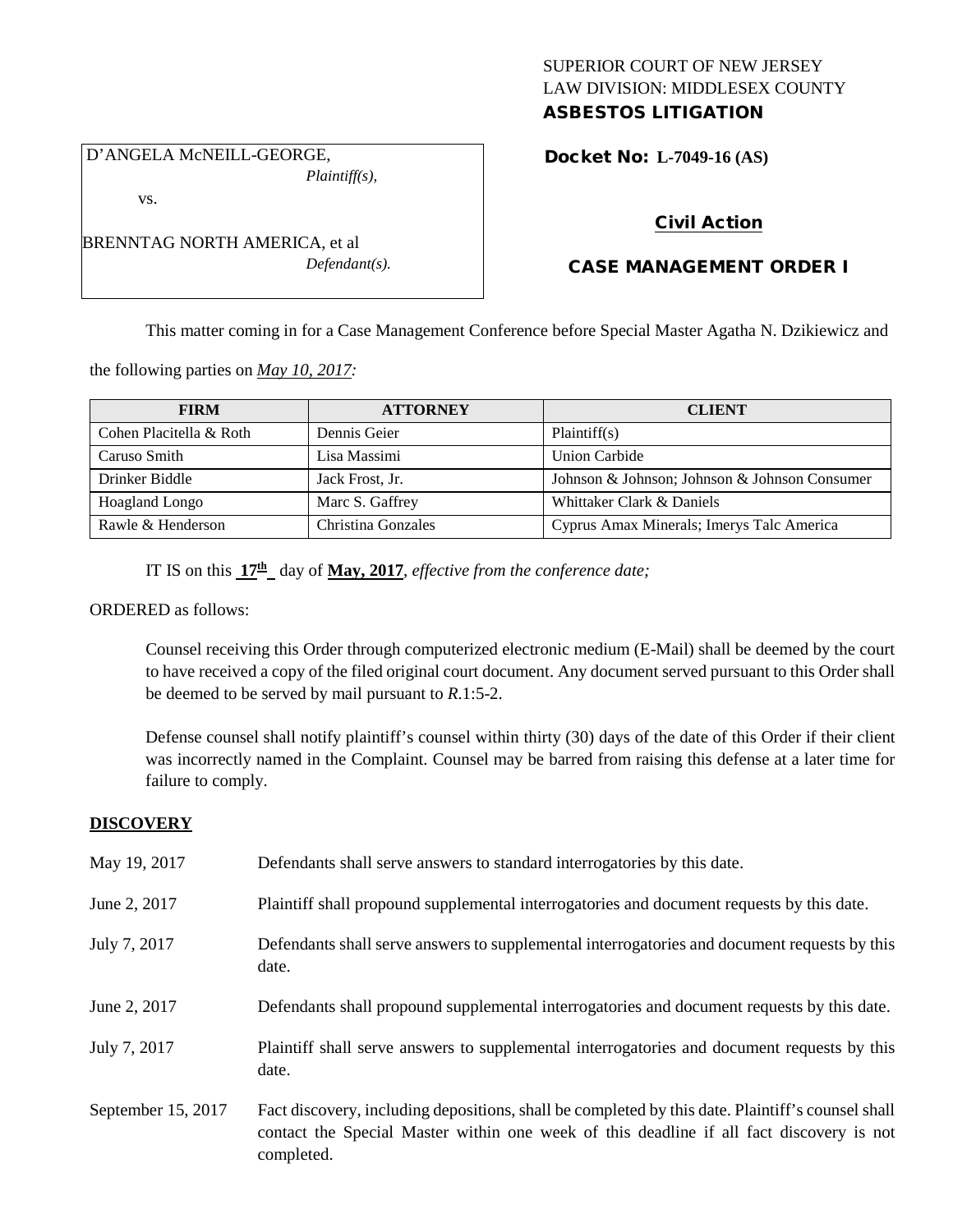September 15, 2017 Depositions of corporate representatives shall be completed by this date.

## **EARLY SETTLEMENT**

September 22, 2017 Settlement demands shall be served on all counsel and the Special Master by this date.

## **SUMMARY JUDGMENT MOTION PRACTICE**

- October 6, 2017 Plaintiff's counsel shall advise, in writing, of intent not to oppose motions by this date.
- October 20, 2017 Summary judgment motions shall be filed no later than this date.
- November 17, 2017 Last return date for summary judgment motions.

## **MEDICAL DEFENSE**

| August 1, 2017 | Plaintiff shall serve medical expert reports by this date.                                       |
|----------------|--------------------------------------------------------------------------------------------------|
| August 1, 2017 | Upon request by defense counsel, plaintiff is to arrange for the transfer of pathology specimens |
|                | and x-rays, if any, by this date.                                                                |

December 8, 2017 Defendants shall identify its medical experts and serve medical reports, if any, by this date. In addition, defendants shall notify plaintiff's counsel (as well as all counsel of record) of a joinder in an expert medical defense by this date.

### **LIABILITY EXPERT REPORTS**

October 6, 2017 Plaintiff shall identify its liability experts and serve liability expert reports or a certified expert statement by this date or waive any opportunity to rely on liability expert testimony.

December 8, 2017 Defendants shall identify its liability experts and serve liability expert reports, if any, by this date or waive any opportunity to rely on liability expert testimony.

### **ECONOMIST EXPERT REPORTS**

October 6, 2017 Plaintiff shall identify its expert economists and serve expert economist report(s), if any, by this date or waive any opportunity to rely on economic expert testimony.

December 8, 2017 Defendants shall identify its expert economists and serve expert economist report(s), if any, by this date or waive any opportunity to rely on economic expert testimony.

### **EXPERT DEPOSITIONS**

January 5, 2018 Expert depositions shall be completed by this date. To the extent that plaintiff and defendant generic experts have been deposed before, the parties seeking that deposition in this case must file an application before the Special Master and demonstrate the necessity for that deposition. To the extent possible, documents requested in a deposition notice directed to an expert shall be produced three days in advance of the expert deposition. The expert shall not be required to produce documents that are readily accessible in the public domain.

\_\_\_\_\_\_\_\_\_\_\_\_\_\_\_\_\_\_\_\_\_\_\_\_\_\_\_\_\_\_\_\_\_\_\_\_\_\_\_\_\_\_\_\_\_\_\_\_\_\_\_\_\_\_\_\_\_\_\_\_\_\_\_\_\_\_\_\_\_\_\_\_\_\_\_\_\_\_\_\_\_\_\_\_\_\_\_\_\_\_\_\_\_\_\_\_\_\_\_\_\_\_\_\_\_\_\_\_\_\_